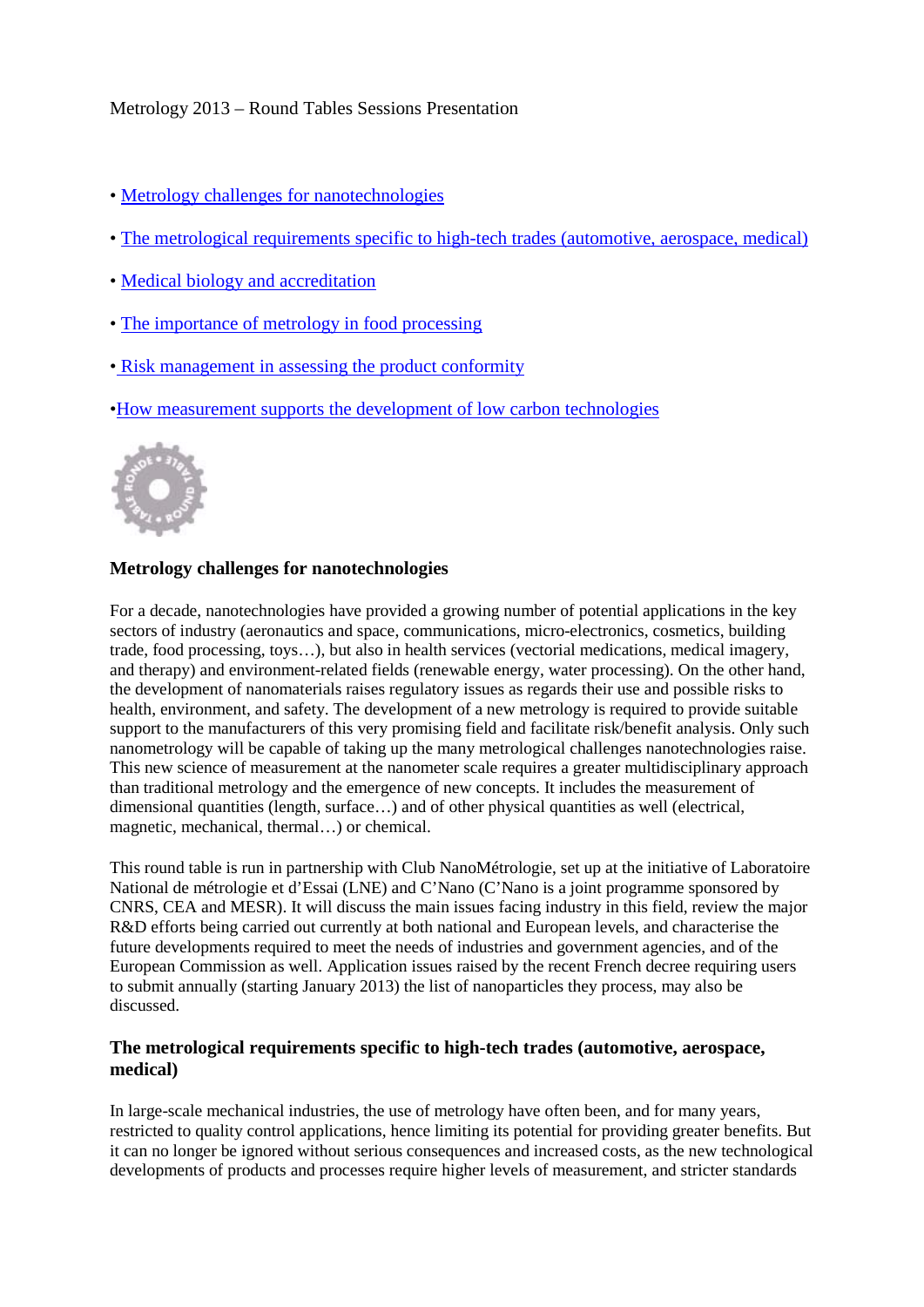in product design (e.g. tighter specifications) and manufacture (guarantee of conformity). Greater quality assurance was also a major factor of such evolution.

At the same time, cost constraints often resulted in limiting metrology applications in companies. Wider use of metrology led to greater effectiveness, moving it from limited product manufacturing control activities based on narrow frames of reference, to larger measurement process control in design. This new trend required new competences with greater metrology involvement upstream in the new developments.

Design offices now make extensive use of digital simulation, which becomes a new field of metrology application since the digital models must be validated based on physical measurements. But the requirements of specific industry standards, such as ISO/TS16949 for the automotive industry, still need to be updated to include such new features.

Each field of industry has its own set of requirements. Measurement processes in the automotive industry must be put under control since any failure of the surveillance process may result in the recall of thousands of vehicles. Similarly, any error of 'local measurement' in the space industry may involve the loss of satellites. This is also the case for medical devices for which reliability is a must, for instance when a surgeon is to implant a prosthesis or a cardiac valve in the body of a patient. How do metrological requirements meet such needs for technical and cost performance? How to define what is 'just necessary'? How such new technical and economic challenges 'drive' the new features of modern metrology? How the current frames of reference used need to be adjusted to include these new trends? What new requirements are to be taken into account? These are the issues to be discussed by experts at this next round table.

## **The importance of metrology in food processing**

Metrology is widely used in the food processing industry, but its importance remains largely ignored outside of this sector. And yet, microbiological measures make it possible to assess product fit for consumption. As events periodically reported in the media have shown, any measurement error can have dramatic consequences for consumers, as well as for the production companies involved, or even for the whole food processing chain. Other quality measurements, such as for fatty or protein contents in the milk industry, also help determine the price of a product.

Measurement processes are also of vital importance in the manufacturing process itself to determine dosing of the various ingredients, to monitor the weight of packaging or cooking temperature, to guarantee that vacuum is effective, to ensure that cold chain is maintained, or to improve taste by means of sensory metrology.

This round table will be mainly focused on measurement and its implementation in the manufacturing process. How to measure and control temperature in a baking oven of several meters length? How to make a packaging meet a dual requirement: for instance the number of duck thighs included in the can, and the weight set for the product, or the filling level of a bottle on the one hand and the liquid quantity on the other hand…

The experts invited at this meeting will provide answers to these issues, but they will also discuss that various solutions which can be implemented in your own particular setting, as consumer, food processing manufacturer or supplier of specialist food packaging.

### **Medical laboratories and accreditation: which tools to control analysis**

In France, the evolution of the regulations requires the medical laboratories to be accredited for all its activities of analysis before 2016 according to the sectorial standard ISO 15189 " Medical laboratories - Particular requirements for quality and competence ". This approach, in addition to the implementation of a quality management, requires a control of the methods of analysis, the implementation of a management of the test and measure equipments, an estimation of the uncertainties associated with the testing results.

What can be the contribution of metrology in this approach, new for medical laboratories ? For certain measured quantities such as temperature or mass, the methods used in other areas of testing apply or are adaptable. By cons, many equipments of these laboratories are complex machines managing in any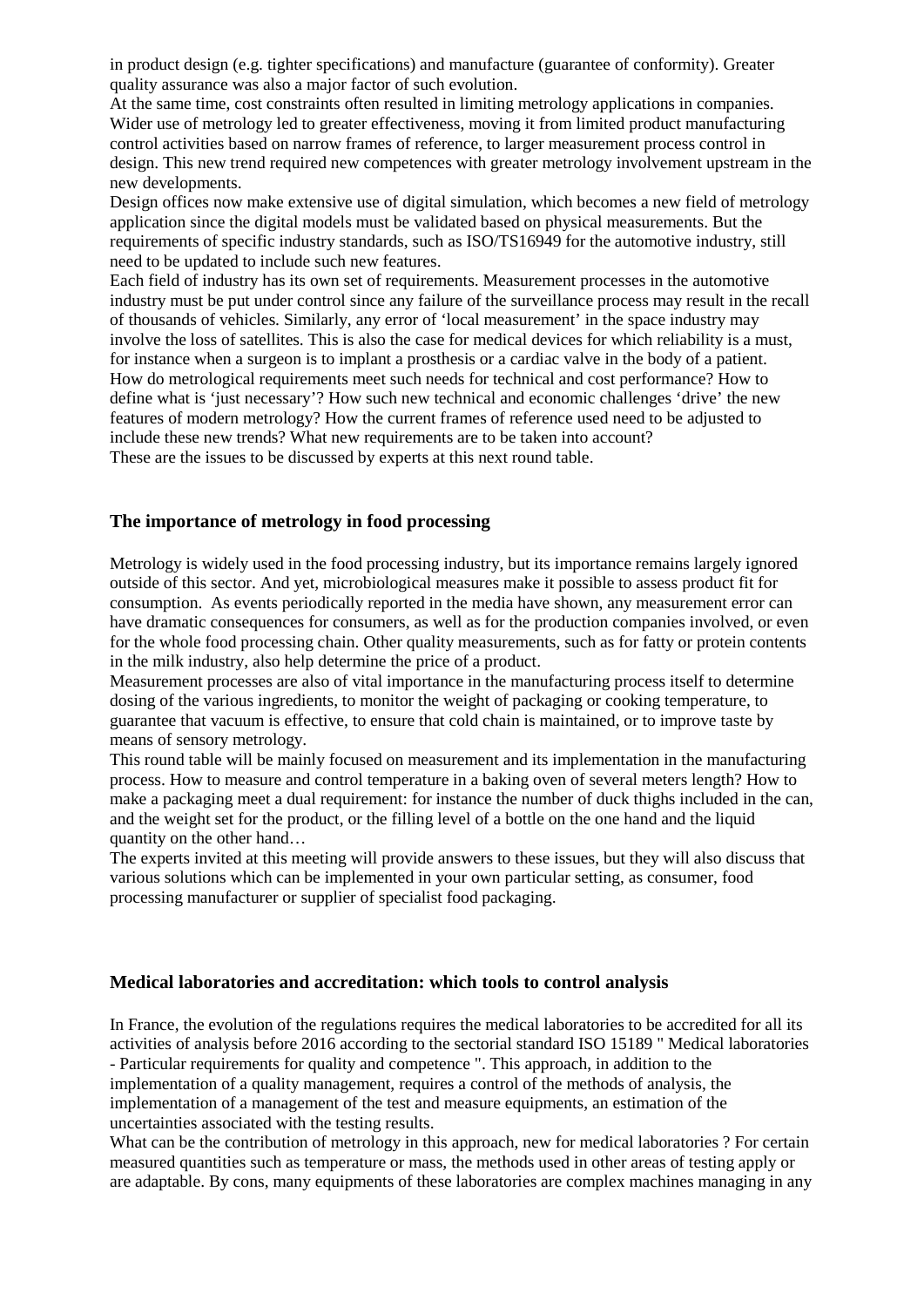autonomy cycles of analyses according to the current analytical methods. Traceability of physical quantities measured and controlled in these analyzes is not necessarily easy or even impossible to achieve for such equipment. Should we consider new approaches and methodologies for the control of measures and analysis in medical laboratory ? The cases of the qualification of thermocycler, centrifuge, regularly discussed, are the illustration.

Moreover, it will be interesting to open the discussion beyond French borders and to examine the requirements that meet the medical laboratories in other countries. Experiences known elsewhere could enlighten solutions to be implemented for French medical laboratories.

This round table will bring together experts, equipment suppliers and users, provide evidence and solutions for control measures and analysis within the medical laboratories in the framework of accreditation.

#### **Risk management in assessing the product conformity**

The assessment of product conformity is intended to guarantee that the products meet both legal requirements and technical standards applicable, as set by the regulation authority of the importing country. Therefore, the conformity requirements may vary for the same product, depending on the country concerned.

The assessment of conformity consists of checking product conformity against such applicable technical and legal requirements in force. It covers the sampling operations on site, as well as the tests and audits conducted in the production plants. Following assessment of product conformity, a conformity certificate is issued, which is often required to clear goods through customs.

Product conformity assessment prevents imports of hasardous, non-conforming or counterfeit goods or equipment. It contributes to consumer health and safety protection as well as environmental protection.

Product conformity assessment facilitates trade, while protecting the interests of the parties (importers and exporters) involved in WTO-regulated transactions.

What is the role of metrology in such business activities? The main issue is to determine whether the measurement results show that product characteristics are within the limits set by the regulation, or by the technical standards applicable to the products.

As regards the measurement system, the main task is to put the measurement processes under control to ensure correct assessment of conformity. The uncertainties involved in such results will be of critical importance in such assessment, especially near the acceptance levels, as well the traceability to the units of the International System of Units (SI). The process will include the sampling operations making it possible to issue a statement of batch conformity.

The standards used in the assessment of conformity are part of the ISO/CEI 17000 series of standards, particularly ISO/CEI 17020 and 17025. The new 2012 version of the standard applicable to inspection activities details the requirements for the measurement processes.

Participants of inspection bodies, laboratories, experts and users, will attend this round table and report on the solutions they implemented in the control of measurement processes.

## **How measurement supports the development of Low Carbon Technologies to address the energy challenge**

Countries within the European Union have set themselves ambitious targets to reduce carbon emissions whilst at the same time maintaining a secure energy supply. The resulting challenges include either more efficient energy generation with more economical processes increasing output for lower input. Alternatively, more efficient energy consumption hinges on the introduction of smart appliances, new building materials and workable Carbon Capture and Storage Technologies. Low Carbon Technologies (technologies that enable mitigation of climate change) are seen as the panacea